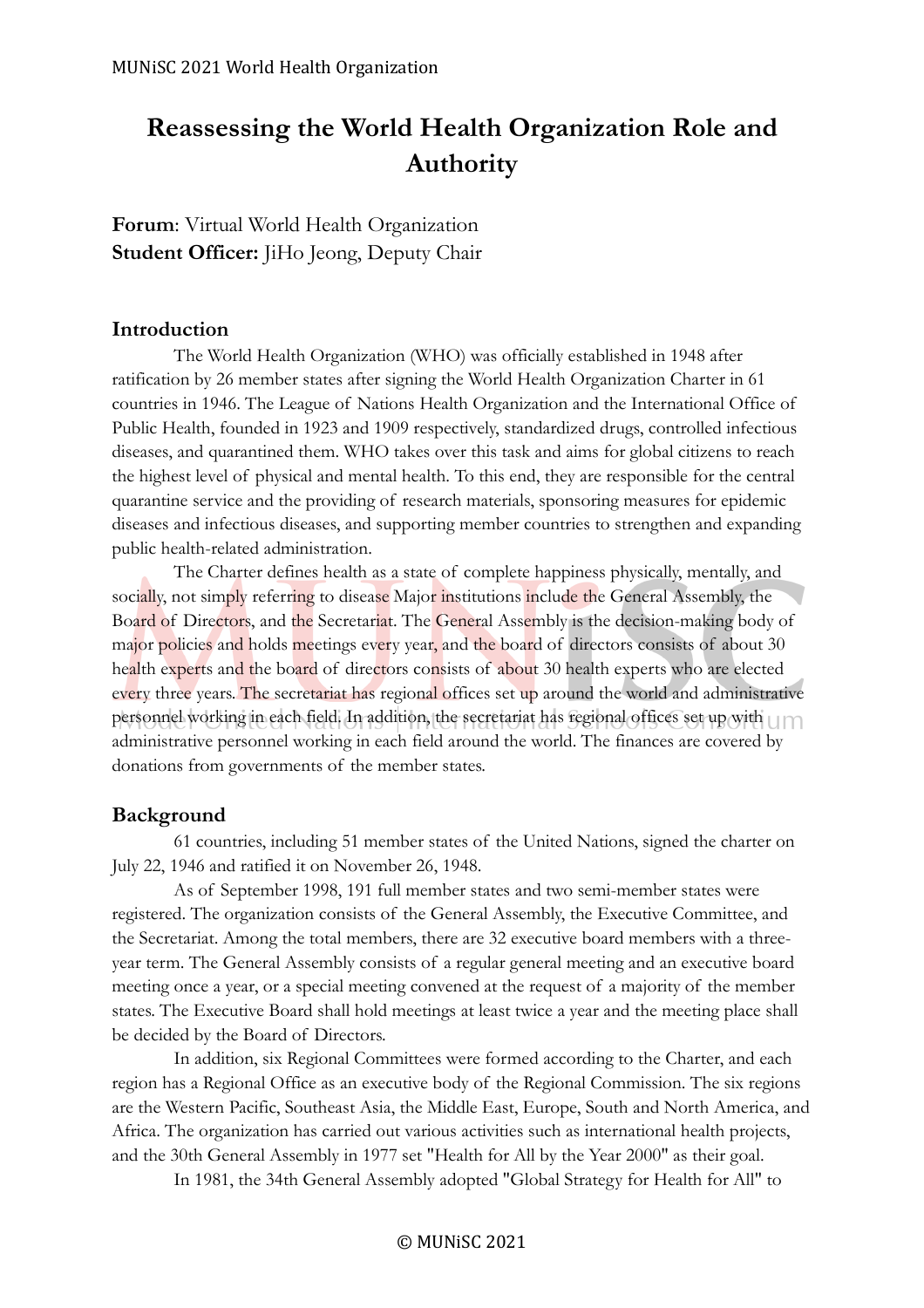#### MUNiSC 2021 World Health Organization

carry out a wide range of projects, including primary health care projects.

Since the 1980s, the number of health-related personnel from Southeast Asia and the Western Pacific region has been increasing for inspection and training in Korea's health and medical sectors, including primary health care, agricultural and fishery water supply systems, and infectious diseases management projects.

The National Regulatory Agencies (NRA) is responsible for six functions, a published set go requirements for licensing, surveillance of vaccine field performance, system of a lot of release, use laboratory when needed, regular inspections of GMP, evolution of clinical performance.

Stringent Regulatory Authority (SRA) is concept developed by WHO secretariat and Global Fund to fight AIDs, Tuberculosis and Malaria to guide medicine procurement decision. It is also an international regulatory and procurement community.

WHO also forms normative institution, charged with other health activities. And it also charges for scientific and technical support. It also set of health agenda guide prorated, harmonies activities and influence other health norms.

# **International Actions**

The burden and danger of global non-translational diseases is a significant public health problem that hinders social and economic growth

worldwide, and disparity between countries and within societies is growing internally. Strong leadership and urgent action at global, regional, and national levels are required to alleviate inequalities.

"According to the World Health Organization's prediction, if "regular industry" continues, the overall number of deaths from noninfectious diseases will increase to 55 million by 2030. Scientific knowledge demonstrates that, when applied in an efficient and equitable way, cost-effective



*Global Action Plan*

prevention and care steps, along with arbitration for the prevention and management of noninfectious diseases, will greatly reduce the burden of non-infectious diseases. Four forms of non-fulfilling diseases (cardiovascular disease, cancer, chronic respiratory disease, diabetes) are the primary focus of this Action Plan, leading most to diseases and deaths from non-fulfilling diseases, and four common behavioral risk factors (cigarettes, unhealthy eating habits, and body inactivity and harmfulness). Sufficient substance consumption accepts that their wellbeing and quality of life are influenced by the circumstances in which individuals live and work and their lifestyle.

WHO offers this timeline of the Organization's COVID-19 response activities for general knowledge. That will refresh the timeline on a regular basis and in light of changing developments and new knowledge. Country-specific information and data shall, unless otherwise specified, be submitted to WHO by its Member States.

On 31st December 2019, it seeks for additional information toward WHO. On 5th January 2021, it wrote about first Disease Outbreak News report. It advised that "WHO's recommendations on public health measures and surveillance of influenza and severe acute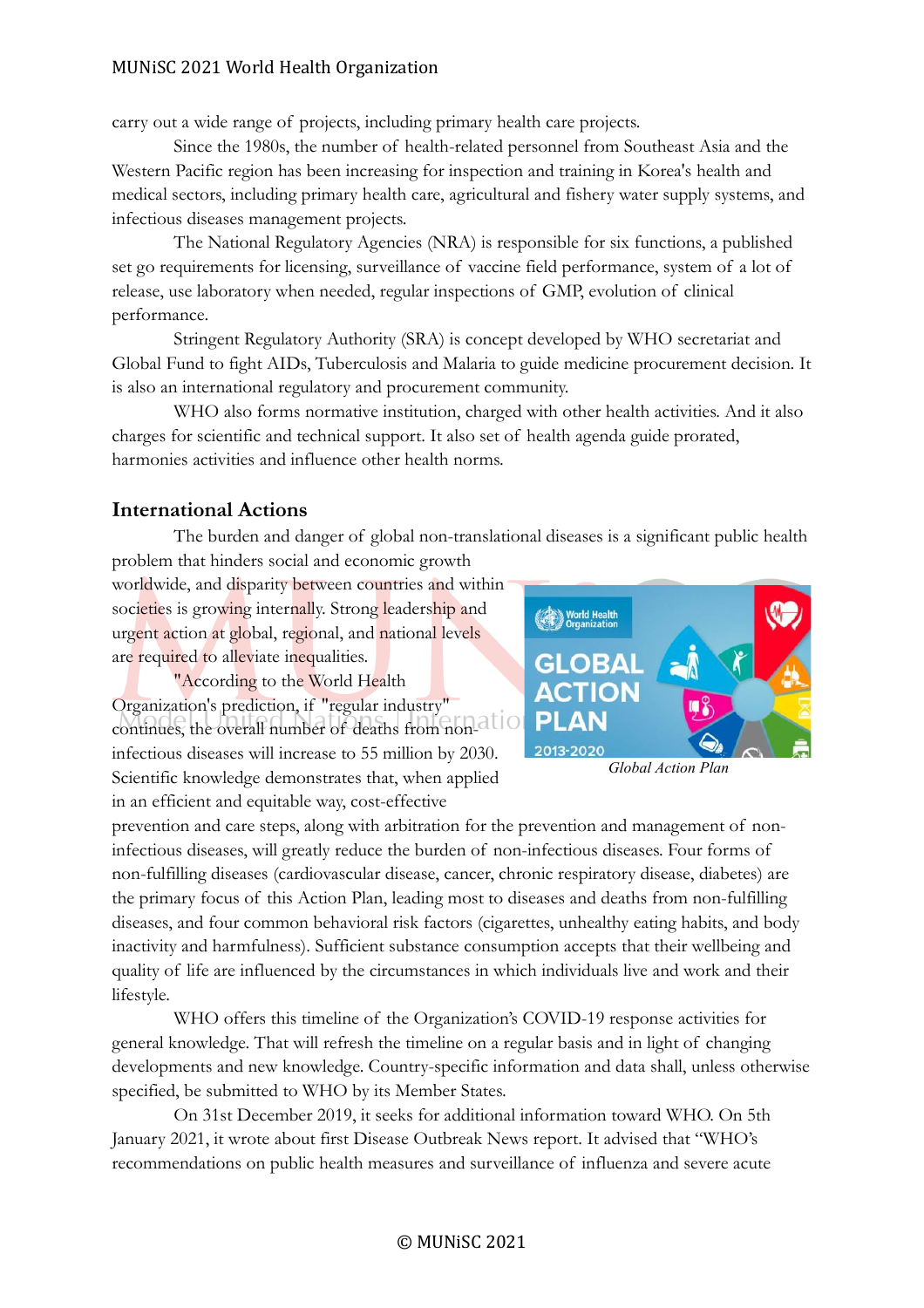#### MUNiSC 2021 World Health Organization

respiratory infections still apply".

Throughout the global epidemic, Which, at the behest of the Member State concerned, has periodically sent missions to countries to learn from and support responses. In the early stages of the global COVID-19, missions were carried out in countries facing comparatively high levels of group dissemination, such as the Islamic Republic of Iran, Italy or Spain.

A historic resolution to draw the world together to address the COVID-19 pandemic was adopted by the 73rd World Health Assembly, the first ever to be virtually convened, cosponsored by more than 130 nations, the highest number on record, and adopted by consensus. In the opening and closing meetings, fourteen heads of state took part.

### **Possible Solutions**

As there are many aspects to this problem, many solutions can be proposed. Among the many problems that exist within this issue, the three of the gravest are the following:

- 1. Nowadays, many people use Social Network Services (SNS) such as Twitter, Facebook, or Instagram. There are, however, many different media channels other than SNS. Citizens can also use posters, TV, or internet ads to illustrate to the public the severity of the issue. Consequently, this is an effective solution to raise awareness,
- 2. Member States should support these citizens by ensuring that they have access to the security and assistance available, Furthermore, Member States should implement development plans to allow these displaced people access to education, housing, and employment,
- 3. Member states should take care of their citizens.

#### **Glossary**

*Stringent Regulatory Authority (SRA):* The principle of directing medication procurement decisions was created by the WHO Secretariat and the Global Fund to Combat AIDS, Tuberculosis and Malaria, and is now widely accepted by the international regulatory and procurement community.

*Medical Products Regulation*: The dependency theory is fundamental to the WHO's approach to improving the regulatory system and is also a pillar of efficient, effective, and wise regulatory practices for medical products.

*WHO-Listed Authorities:* The goal of the ongoing WHO initiative is to develop and enforce a system for the evaluation and classification of national regulatory authorities (NRAs) meeting specified criteria.

*National Regulatory Agencies:* It is responsible for ensuring that released goods for public consumption (normally pharmaceuticals and biological products, such as vaccines) are adequately tested and follow international consistency and safety requirements.